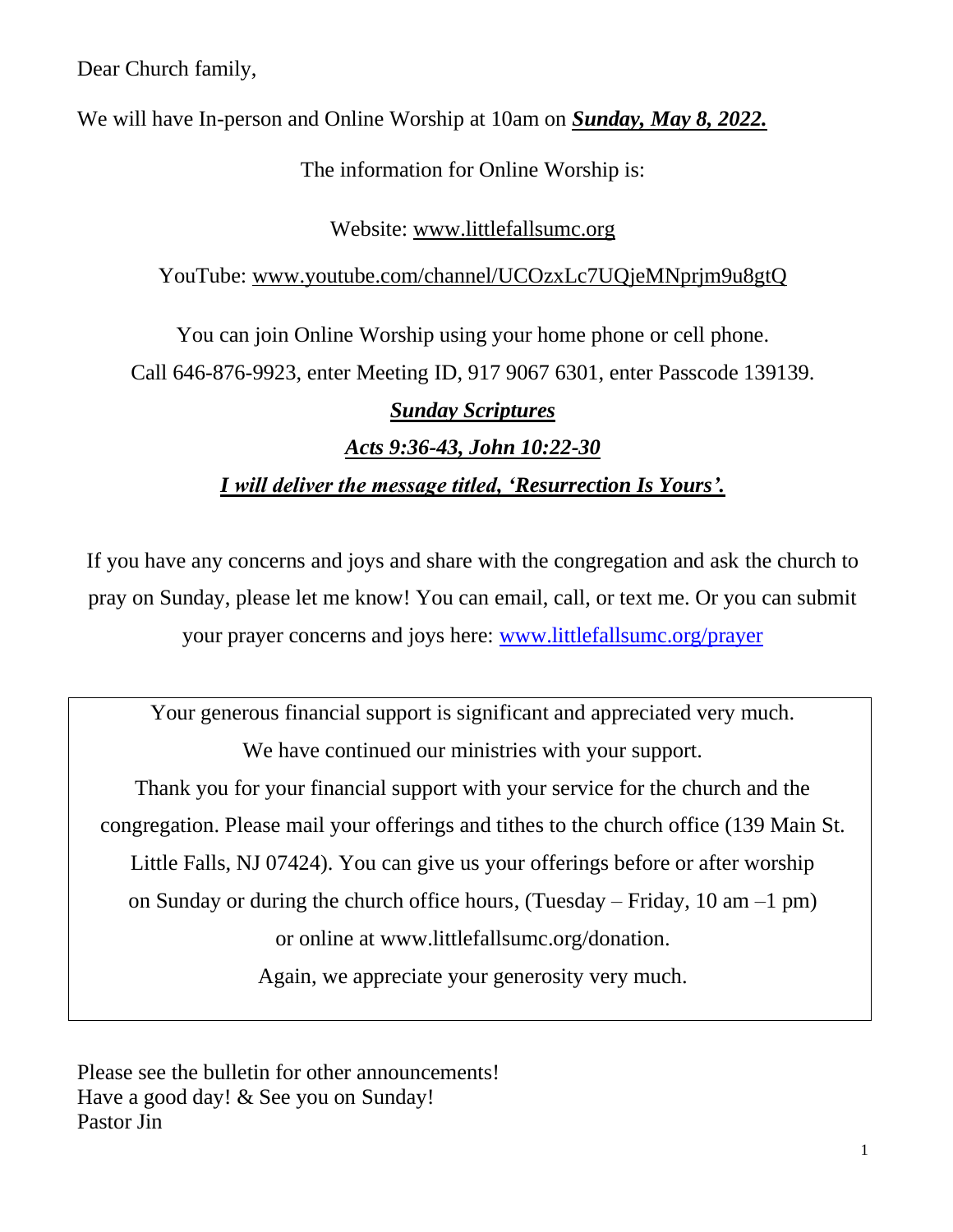# **Little Falls United Methodist Church**

# **Fourth Sunday of Easter**

# **May 8, 2022 - 10 am**



**139 Main Street, Little Falls, NJ 07424 Office Phone: (973) 256-0993 Website: [www.LittleFallsUMC.org](http://www.littlefallsumc.org/) Email: [Info@LittleFallsUMC.org](mailto:Info@LittleFallsUMC.org)**

*"A Welcoming Community of Faith, Hope, Mission and Outreach Sharing Christ's Love" "Making Disciples of Jesus Christ for the Transformation of the World"*

**"I appeal to you therefore, brothers and sisters, by the mercies of God, to present your bodies as a living sacrifice, holy and acceptable to God, which is your spiritual worship." (Romans 12:1)**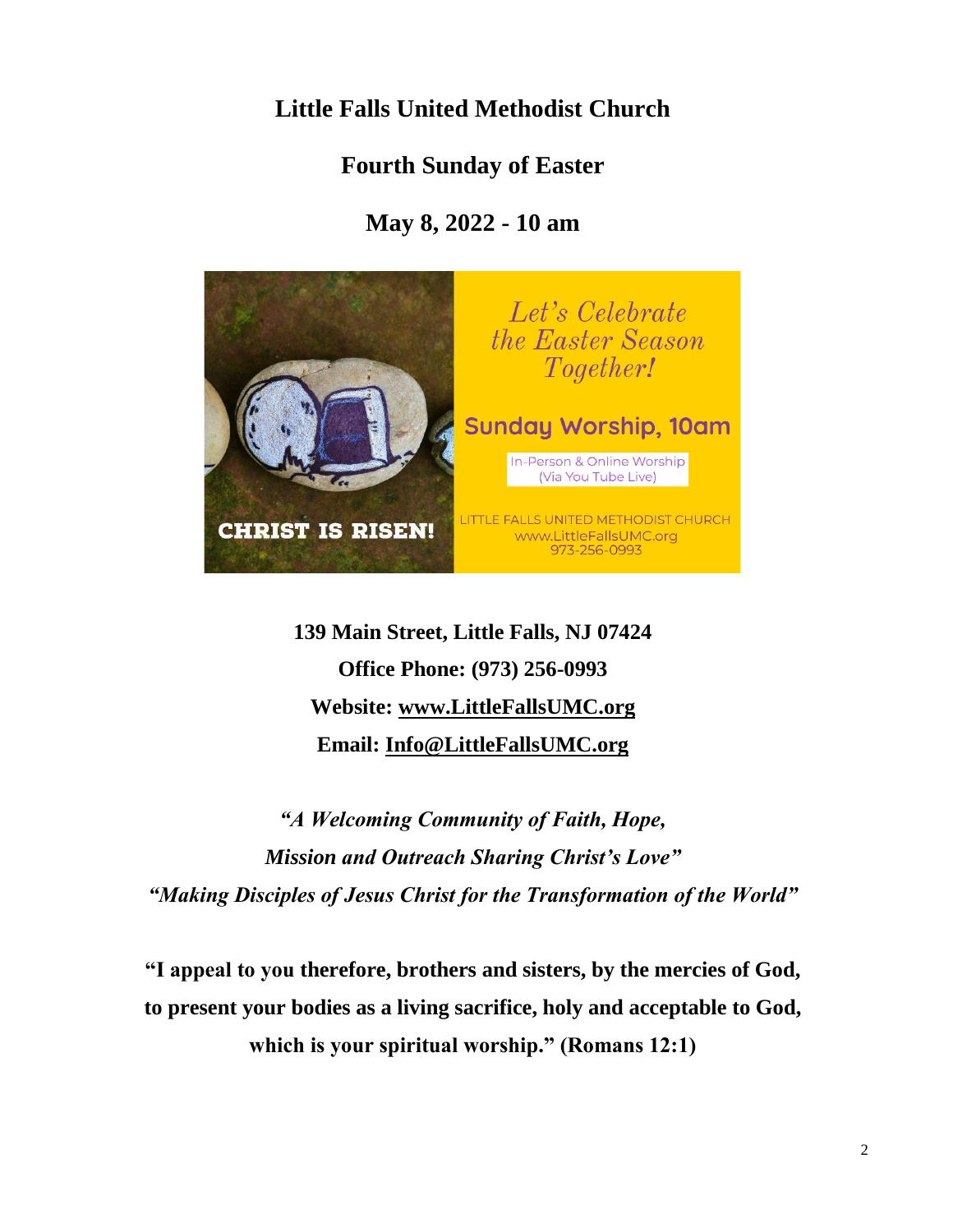# *Called to Praise*

## ⭻**Prepare your heart and body for Worship**

### **Welcome & Greeting**

### ⭻**Call to Worship**

Leader: Awake! Rise up! **All: There is much to be done in the Lord's Name today.** Leader: Get ready to worship and to serve God. **All: We are ready to hear God's word for us and to respond in action and love.** Leader: Open your hearts to God's will this day. **All: Praise be to God who walks with us and guides us. AMEN.**

### ⭻**Praise Song** *The Day of Resurrection* **UMH 303**

The day of resurrection! Earth, tell it out abroad; the passover of gladness, the passover of God. From death to life eternal, from earth unto the sky, our Christ hath brought us over, with hymns of victory.

Our hearts be pure from evil, that we may see aright the Lord in rays eternal of resurrection light; and listening to his accents, may hear, so calm and plain, his own "All hail!" and, hearing, may raise the victor strain.

Now let the heavens be joyful! Let earth the song begin! Let the round world keep triumph, and all that is there-in! Let all things seen and unseen their notes in gladness blend, for Christ the Lord hath risen, our joy that hath no end.

## **Children's Time** *Pharaoh' Dream* **Genesis 39-41**

Later, Pharaoh had two strange dreams. In one dream, he saw seven heavy cows and seven skinny cows. The skinny cows ate up all the heavy cows. In another dream, Pharaoh saw seven healthy plants. Then he saw seven dried-up plants. The dried-up plants ate all the healthy plants. Pharaoh was confused. Pharaoh's wise men were confused, too. Then the wine taster remembered Joseph. He told Pharaoh that Joseph could explain his dreams. With God's help, Joseph told Pharaoh what his dream meant. "For the next seven years, plenty of food will grow. For seven years after that not enough food will grow because there will be no rain." Pharaoh said, "Joseph, you are a very wise man. I will make you a ruler over Egypt."

### **Announcements**

• We have '**In-Person' Worship in the Sanctuary** and **'Online Worship'** at 10 am on **Sunday, May 8, 2022.** You can choose In-person worship or Online worship to worship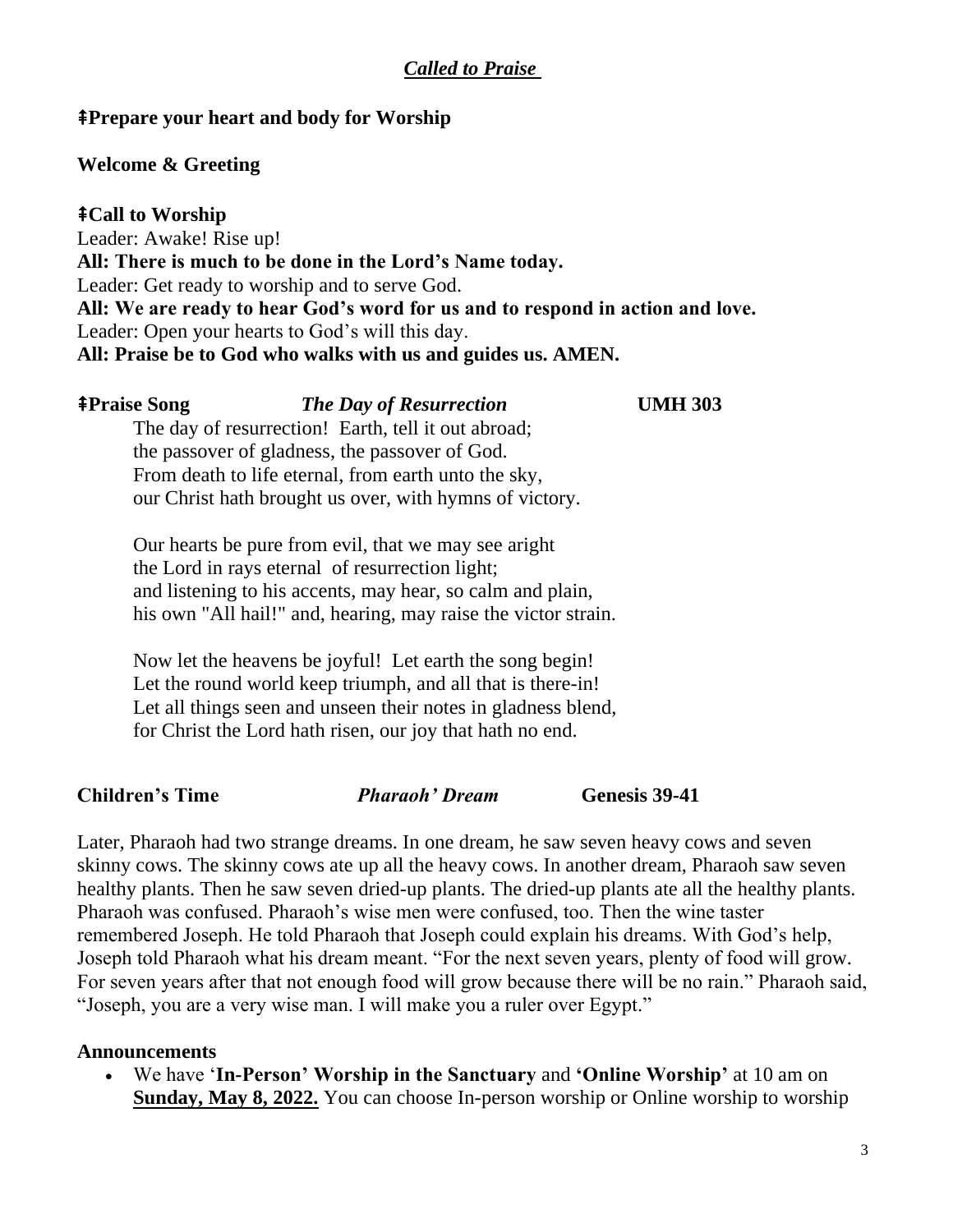with us.

- Wearing a mask is optional in the church. If you don't feel good, we recommend wearing a mask.
- The Worship Bulletin will be sent to you by email (most people) or mail (those who cannot access email). You can see the bulletin on the church website, [www.littlefallsumc.org/onlineworship](http://www.littlefallsumc.org/onlineworship)
- You can join our online worship via YouTube or Facebook for Online Worship. Type "Little Falls United Methodist Church" in searching window on Youtube or Facebook. You can use the link below to join in Online Worship. YouTube: [www.youtube.com/channel/UCOzxLc7UQjeMNprjm9u8gtQ/](http://www.youtube.com/channel/UCOzxLc7UQjeMNprjm9u8gtQ/)
- You can join the Online Worship by your phone. Call 646-876-9923 and enter the Meeting ID, 917 9067 6301 and # Key and then press # key again! Passcode 139139.
- **Prayer Concerns & Joys** Please email Pastor Jin (jkim@littlefallsumc.org) if you would like to share your concerns and joys with the congregation. Pastor Jin will lift up the names in the order of prayer in our worship.
- **Altar Flowers** –Thank you **Janet & Peter Dewes** for providing the altar flowers for Sunday Service in **Honor of All Mothers.** If you would like to offer the altar flowers, please contact Janet (973) 896-8936 or [ladyteddy@aol.com.](mailto:ladyteddy@aol.com)
- **Fellowship Time after Worship** Thank you **Unity Circle** for providing the coffee hour refreshments **In Honor of All Mothers**. Let us enjoy good fellowship time every Sunday after Worship. We need your help to continue the coffee hour. Please contact Ken Griffin [\(201\) 458-4638](tel:+12014584638) or Ken.Griffin89@yahoo.com for details.
- **Blanket Magic - Church World Service Blankets** Your donation for a blanket gives God's love and grace to those who are in hard times. On **May 8,** you will have the opportunity to donate in honor or in memory of someone. **\$10** will provide a blanket. Contributions of any amount will be appreciated. If writing a check, please make it out to United Methodist Women (UMW) and note that it is for CWS Blankets. Please save your change; we will be having a **NOISY OFFERING** for Blankets on **May 8**.
- **Let's Help Ukraine –** Janet delivered the collected items to the Ukraine Church in Clifton. The minister expressed gratitude to our congregation. We continue to collect Medical/baby Items. Contact Janet D. if you have any questions. Thank you all for participating in the collection.
- **Church Wide Spring Yard Sale! Saturday, May 14, 9:30am to 3:30pm,** Rain or Shine. Rent a space to sell your items. Hot dog lunch sale. Contact Allison for more details 973-800-4152. Hope to see you there!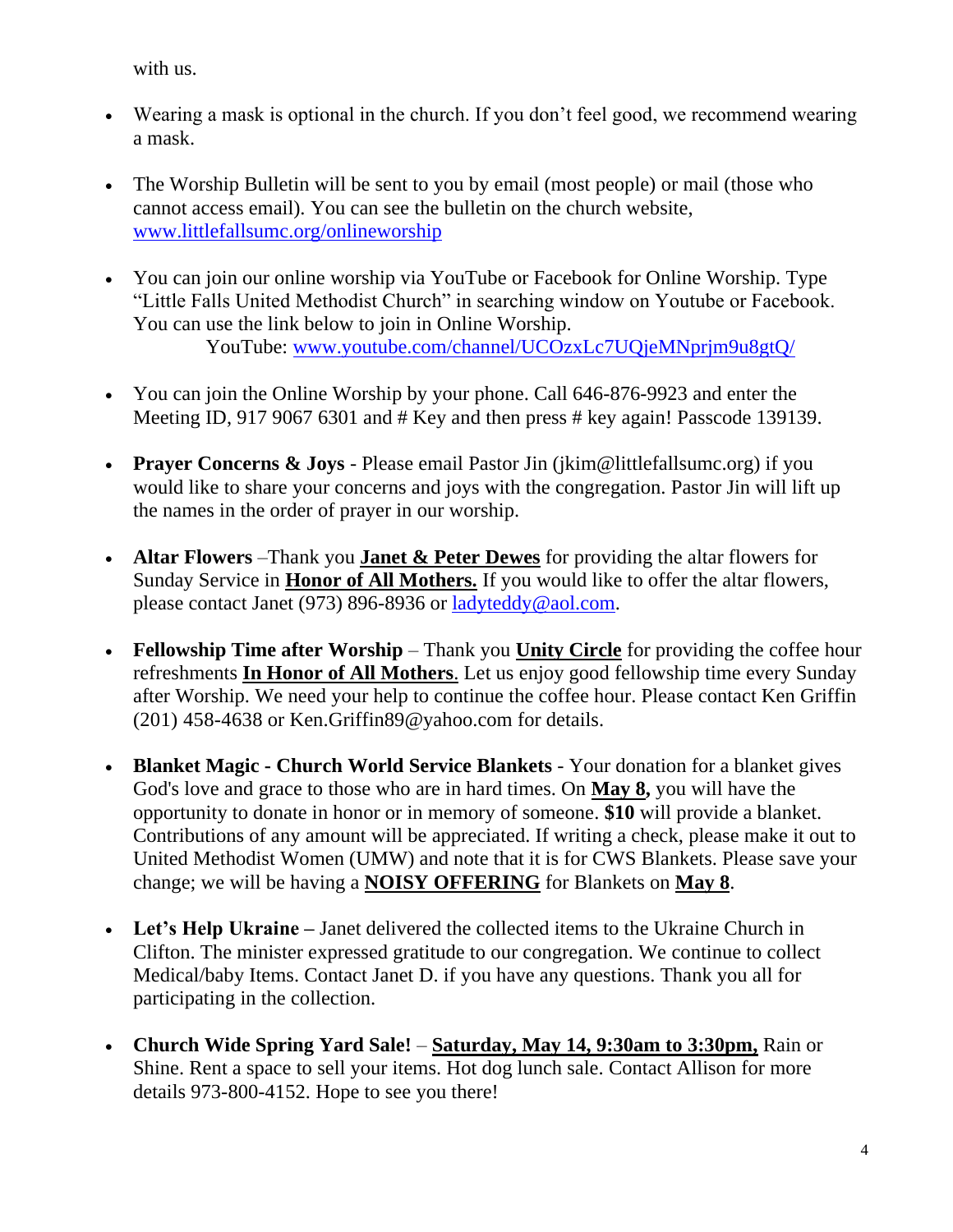- **Church Forum** We began another church forum for the church ministry last Saturday as the initial meeting. Please join us in the next meeting! Let's work on God's ministry together!
- **Kids For Christ** Join us in KFC! All Children  $(K 5<sup>th</sup>$  grade) are welcome. The next meeting will be held on **Thursday, May 19th** at 5pm to 6:30pm. K.F.C. is a program for children. We have KFC every first and third Thursday of the month.
- **Treasured Memories** "Treasured Memories" is a grief group for those who have lost their loved ones. The ongoing meeting is held in Lee Lounge at 7pm on every 2<sup>nd</sup> Wednesday of the month. Contact Allison for details (973) 800-4152.
- **Online Donation** Online donation is available now. Please visit the church website and click 'Donation.' The link is here: [www.LittleFallsUMC.org/donation.](http://www.littlefallsumc.org/donation)
- **Shoprite Gift Card** If you want to buy a Shoprite gift card, please contact Pete (973) 595-5765 or [detroit50@aol.com.](mailto:detroit50@aol.com)
- **Kohl's Gift Card** If you want to buy a Kohl's gift card, please contact Allison.
- **AmazonSmile Program** Please choose Little Falls UMC as your charity organization at www.smile.amazon.com. All services and prices will be the same and Amazon will donate 0.5% of your purchase to the church.
- Your financial support and generosity are greatly appreciated and essential for our church ministry and mission. Please consider sending your tithes and offerings to Little Falls UMC (139 Main St. Little Falls, NJ 07424). You can send your offerings and tithes to the church every week. Or you can send offerings and tithes for a month with a check. Thanks again for your generosity again!
- **LFUMC FOOD PANTRY ITEMS NEEDED** Many families depend on the Food Pantry on a regular basis. The Pantry needs the following non-perishable items; canned vegetables, peanut butter, jelly, adult/children's cereal, pasta & sauce, instant potatoes/rice, tuna, chicken, sardines, fruit, apple sauce, juice, and granola bars.
- **SOCKS FOR SOULS Do your feet get cold?** Please help Unity Circle to provide new or gently used socks to the homeless. There is a constant need. Please drop off your socks in the large white sock in the Narthex.
- **Ongoing Collection** UMW also collects postmarked stamps, can pull tabs, Box Tops for Education, and the front of greeting cards. Items are donated to different charities and organizations.

| <b>‡Hymn of Prayer</b> | <b>Still</b> | <b>W&amp;S</b> 3134 |
|------------------------|--------------|---------------------|
| Verse 1                |              |                     |
| Hide me now            |              |                     |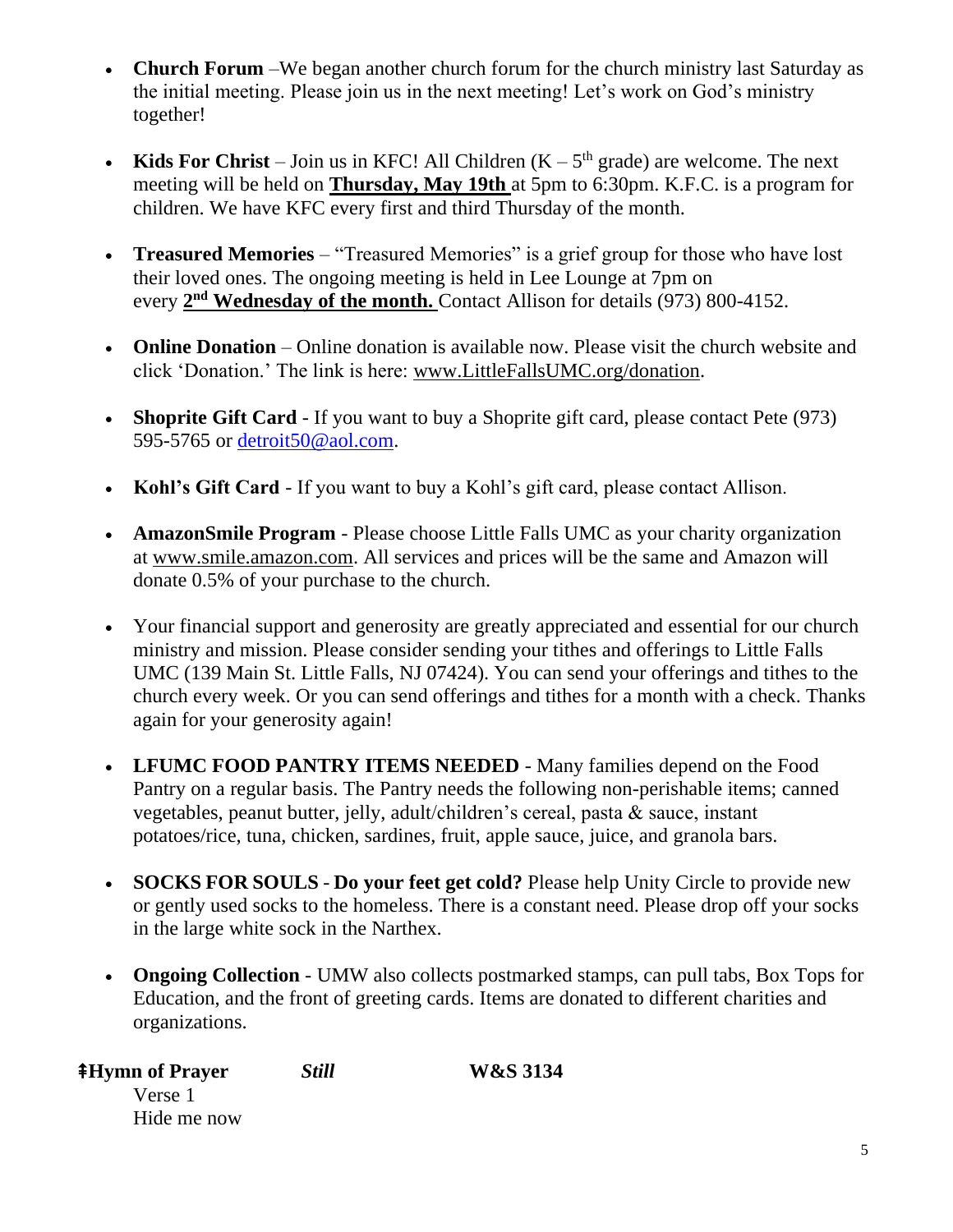Under Your wings Cover me Within Your mighty hand

Chorus When the oceans rise And thunders roar I will soar with You Above the storm Father You are King Over the flood I will be still and know You are God

Verse 2 Find rest my soul In Christ alone Know His power In quietness and trust

## **Pausing for Silent Prayer and Confession**

## **Prayers of the People (Response: God, in Your Mercy, hear our prayers.)**

Help us to move beyond the "sampler" prayer so often found printed on pillows, on wall hangings: "The Lord is my Shepherd." Help us to understand what those words truly mean, O Lord. We can count on you. You are the one who holds our lives, guides our steps, comforts and sustains us. You want for us the lush greenness of verdant pastures and the alluring draw of still waters; yet you know that our lives will not be smooth; there will be rough times. We can count on you, Lord. We can place our trust in you. Help us to feel the power of the Psalmist's words: "Even though I walk through the valley of the shadow of death, I will fear no evil, for you are with me." Nothing can trouble, nothing can threaten. You are with us. As we reach out in love and service to others, remind us that the work we do in your name, with love and compassion, is an echo of your tender mercy and loving care. Strengthen us and give us enthusiasm to follow the Shepherd all the days of our lives. AMEN.

## **The Lord's Prayer**

*Our Father, who art in heaven, hallowed be thy name, thy kingdom come, thy will be done, on earth, as it is in heaven. Give us this day our daily bread. And forgive us our trespasses, as we forgive those who trespass against us. And lead us not into temptation, but deliver us from evil, for thine is the kingdom, and the power, and the glory, forever. Amen.*

## *Called to the Word*

**Prayer for Illumination**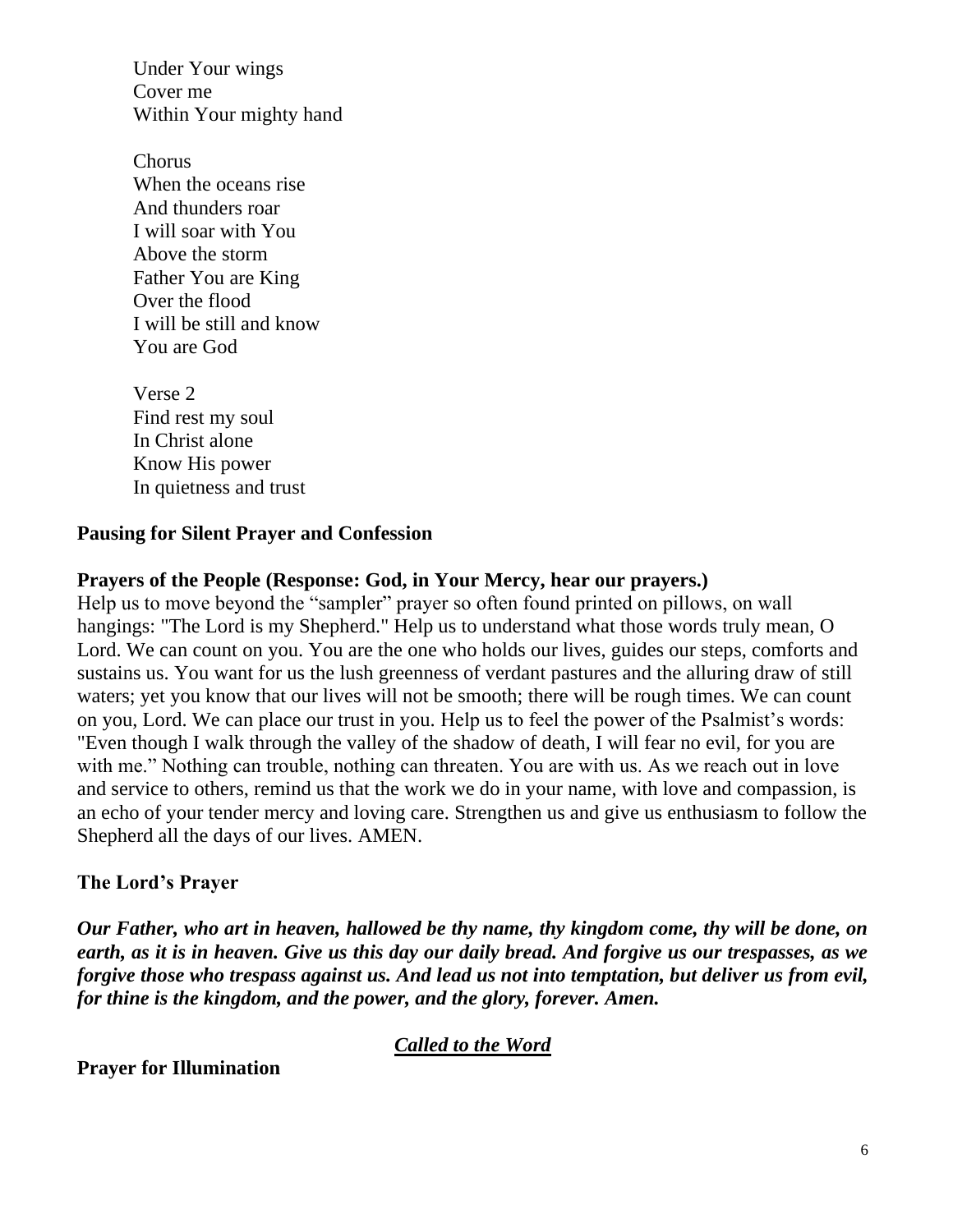**Leader:** Lord, open our hearts and minds by the power of your Holy Spirit, that, as the Scriptures are read and your Word proclaimed, we may hear with joy what you say to us today. **All: Amen**

### **NT Lesson Acts 9:36-43**

## **Peter in Lydda and Joppa**

**<sup>36</sup>** Now in Joppa there was a disciple whose name was Tabitha, which in Greek is Dorcas. She was devoted to good works and acts of charity.<sup>37</sup> At that time she became ill and died. When they had washed her, they laid her in a room upstairs. **<sup>38</sup>** Since Lydda was near Joppa, the disciples, who heard that Peter was there, sent two men to him with the request, "Please come to us without delay." **<sup>39</sup>** So Peter got up and went with them; and when he arrived, they took him to the room upstairs. All the widows stood beside him, weeping and showing tunics and other clothing that Dorcas had made while she was with them. **<sup>40</sup>** Peter put all of them outside, and then he knelt down and prayed. He turned to the body and said, "Tabitha, get up." Then she opened her eyes, and seeing Peter, she sat up. **<sup>41</sup>** He gave her his hand and helped her up. Then calling the saints and widows, he showed her to be alive. **<sup>42</sup>** This became known throughout Joppa, and many believed in the Lord. **<sup>43</sup>** Meanwhile he stayed in Joppa for some time with a certain Simon, a tanner.

## *This ends the NT Lessons. Let us turn to the Gospel Lesson. Please stand, if able.*

**Gospel Lesson John 10:22-30**

# **Jesus Is Rejected by the Jews**

**<sup>22</sup>** At that time the festival of the Dedication took place in Jerusalem. It was winter, **<sup>23</sup>** and Jesus was walking in the temple, in the portico of Solomon. **<sup>24</sup>** So the Jews gathered around him and said to him, "How long will you keep us in suspense? If you are the Messiah, tell us plainly." **<sup>25</sup>** Jesus answered, "I have told you, and you do not believe. The works that I do in my Father's name testify to me; **<sup>26</sup>** but you do not believe, because you do not belong to my sheep. **<sup>27</sup>** My sheep hear my voice. I know them, and they follow me. **<sup>28</sup>** I give them eternal life, and they will never perish. No one will snatch them out of my hand. **<sup>29</sup>** What my Father has given me is greater than all else, and no one can snatch it out of the Father's hand. **<sup>30</sup>** The Father and I are one."

This is the word of God for the people of God. **All: Thanks be to God.**

**Message** *Resurrection Is Yours* **Rev. Jin Kook Kim** Good morning, Church Family! I hope you had the joy and the hope of Easter in your lives in Christ last week. Have you reminded yourself of the risen Jesus when you eat or drink something? Have you tried to remember Jesus' care and provision when you eat or drink? Did you remind yourself of the risen Jesus when you came to worship this morning? Let us remember the risen Jesus whenever we get together for Sunday worship or any other ministries. Let us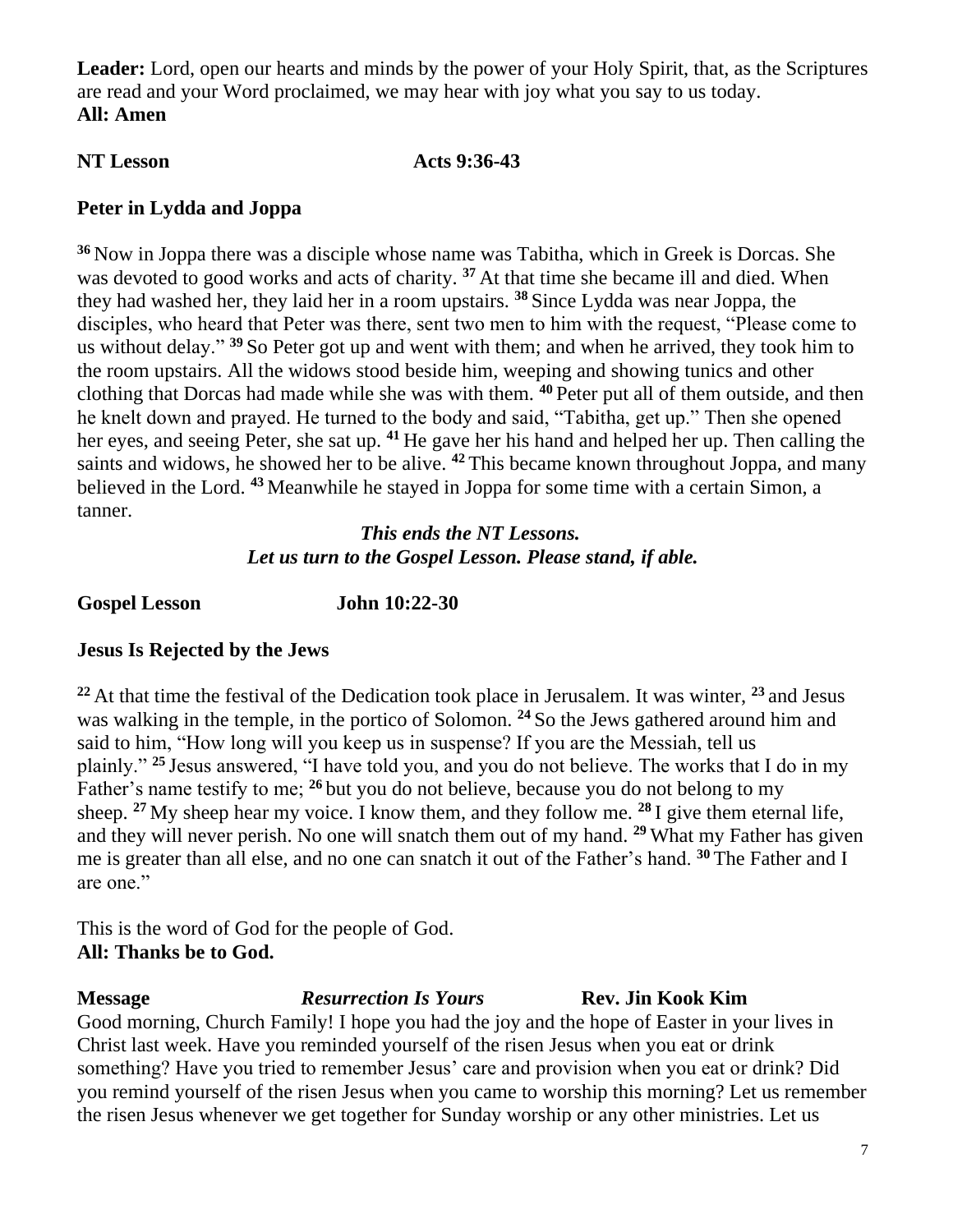remind ourselves that we are always in the risen Jesus' care and provision whenever we eat or drink something.

As we read the New Testament lesson, Acts chapter 9, Tabitha was a good person who devoted herself to helping others. One day, she got an illness and died. People washed her body and laid her in a room upstairs. This description showed us that she was dead. Washing the body and laying the corpse in a room upstairs were not because they expected something would happen to the body. That was a Jewish tradition. According to the Jewish tradition, when a person dies, Jews wash the corpse and lay the corpse in a room upstairs and stay with the corpse, reciting psalms. These are parts of funeral rituals for Jews. Tabitha died, and people were doing their rituals. Peter was called by them and came to them. He knelt and prayed and said to the corpse, "Tabitha, get up!" and she became alive. She was resurrected. Isn't that amazing? A dead person rose from death and was alive again. That is an amazing event. However, what we can see from the scripture is not only the fact that Tabitha was raised from the dead but also the fact that we will be resurrected.

Tabitha was not Jesus, but she was resurrected. Jesus' resurrection became Tabitha's resurrection because Jesus gave her the resurrection. Likewise, we will be resurrected because Jesus gave us resurrection. We will be resurrected someday, although we are not Jesus. However, we are united with Jesus when we accept Jesus as Christ, our savior. Jesus' resurrection is ours because God has promised our resurrection. Resurrection is ours because it is God's gift for us.

Tabitha's resurrection shows us that she was resurrected by God through Peter, although Jesus was not physically with her. There are people who were resurrected from death in the Gospels. Who were they? Can you remember? Yes, Lazarus and a girl, a daughter of Jairus. The two people were dead once, but Jesus resurrected them when he came to them and was with them physically. We can easily accept their resurrection because Jesus, the son of God and the savior who had power and all authority, was with them and resurrected them. However, Tabitha's case was a little different. Not Jesus himself, but Peter was with her. Not Jesus, but Peter prayed for Tabitha, and God resurrected her from death, and she was alive again. Jesus is with us, although we cannot see his body with our eyes. Jesus is with us, and we will be resurrected. God has the power to resurrect us. Resurrection is ours because God is with us.

In today's gospel lesson, Jesus said, "I will give my sheep eternal life, and they will never perish, and no one will snatch them out of my hand. My Father, who has given them to me, is greater than all; and no one is able to snatch them out of the Father's hand. We are God's, and we are Jesus.' No one can take us from God's hands. We are always in God's arms. Resurrection is God's and God's power and authority. No one else has the power and authority of resurrection. God is the creator who makes life and gives us life. God is the one who controls life and death. Our life is in God's hands. Our resurrection is in God's hands. In God's hands, we have life, eternal life, and resurrection. No one can snatch it from God's hands. No one can snatch the life, eternal life, and resurrection from us because it was given to us by God, and we are in God's hands. Resurrection is ours because we are in God's hands.

Like a mother, God cares for us. My mother has given herself to her family, especially to my brother and me. She fed us with food that we liked, giving up her favorite food. She clothed us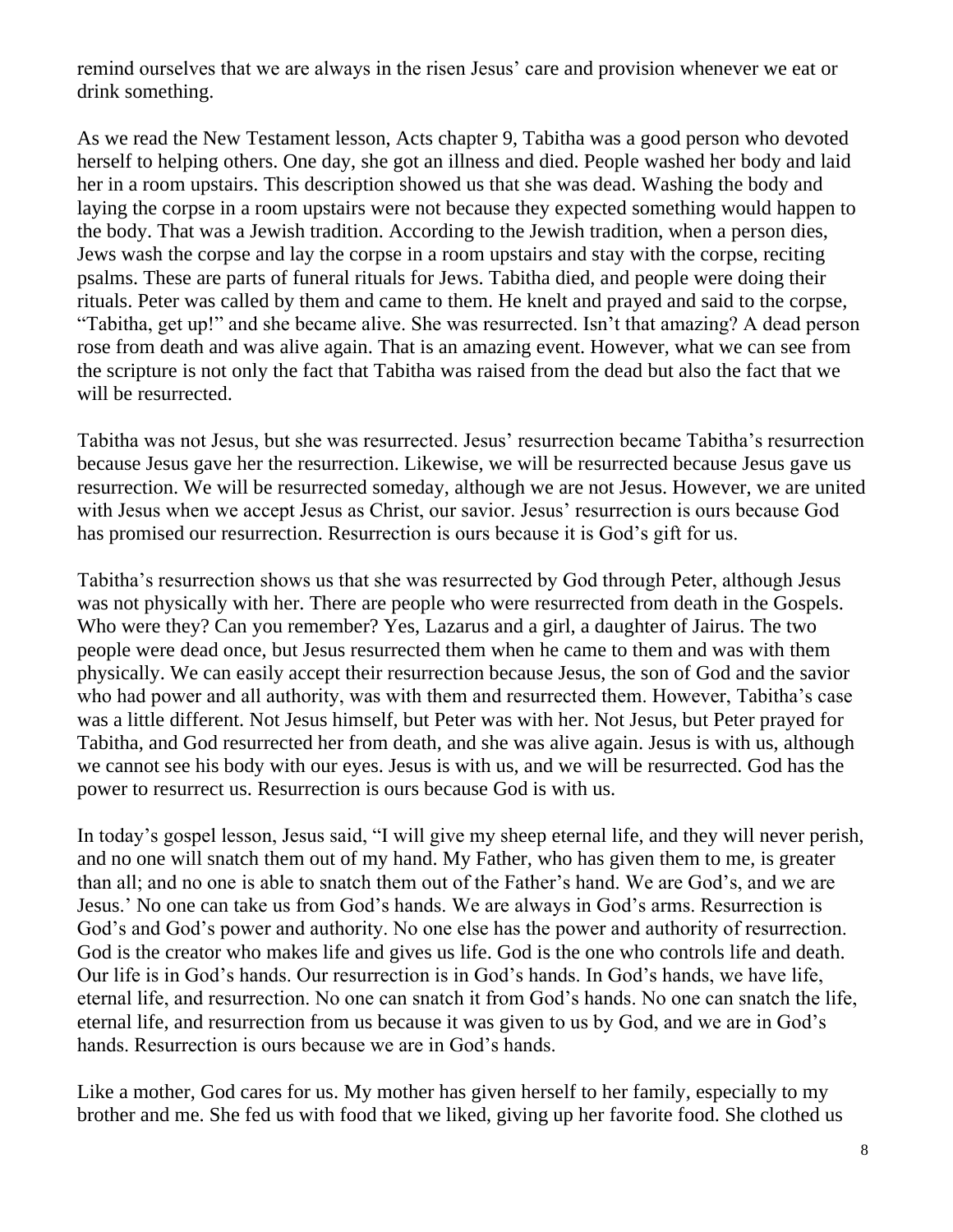with new clothes, giving up hers. She woke up early every morning to give us breakfast and pack our lunch and dinner boxes when we went to high school. She stayed with us and did her best to care for us. Even after we had grown up, she still cared for us, even my kids. This is my mother, and her care toward us never ends. I believe your mother cared or has cared for you like my mother, and you as a mother also have cared for your children whether they are young or grownup. Like a mother, God cares for us. God cares for us all the time, whether we are good or bad, in a good situation or bad situation. God's care toward us never ends. Psalm 23, David's profession, shows us God's never-ending care toward us well. Would you recite this with me?

"The Lord is my shepherd; I shall not want. He makes me lie down in green pastures; he leads me beside still waters; he restores my soul. He leads me in right paths for his name's sake. Even though I walk through the darkest valley, I fear no evil; for you are with me; your rod and your staff—they comfort me. You prepare a table before me in the presence of my enemies. you anoint my head with oil, my cup overflows. Surely goodness and mercy shall follow me all the days of my life, and I shall dwell in the house of the Lord my whole life long." (Psalm 23)

Our care toward someone is limited because we are limited, and our ability and our availability are limited as human beings. However, God's care is not limited because God is almighty. The very almighty God loves us and cares for us forever. Even death cannot stop God from God's caring for us. Death cannot stop God from giving us resurrection and eternal life.

Little Falls Church Family, Resurrection is ours because we are in God's hands. Resurrection is ours because resurrection is in God's hands. Resurrection is ours because God has promised to give us resurrection. God showed Jesus' resurrection to let us know we would be resurrected. God showed Lazarus's resurrection, Jairus's daughter's resurrection, and Tabitha's resurrection to let us know the resurrection is ours. Let us trust in God and let us remind ourselves that we and resurrection are in God's hand. Also, let us help others to see that resurrection is also for them in God as God called us to spread out the good news to all people in the world. Resurrection is ours! Amen.

## *Called to Share*

## **Response to Our Generous God**

⭻**Doxology** *Praise God, From Whom All Blessings Flow* **UMH 95** Praise God, from whom all blessings flow;

Praise Him, all creatures here below; Praise Him above, ye heav'nly host; Praise Father, Son, and Holy Ghost!

### ⭻**Prayer of Dedication**

**All: Gracious and loving God, all your works, all that you have done for us, testify to your love. You gave everything to bring us the promise of eternal life. By the power of the Holy Spirit, may all that we do and all that we are testify to your amazing care and compassion. In gratitude and love, we offer ourselves to you. Amen.**